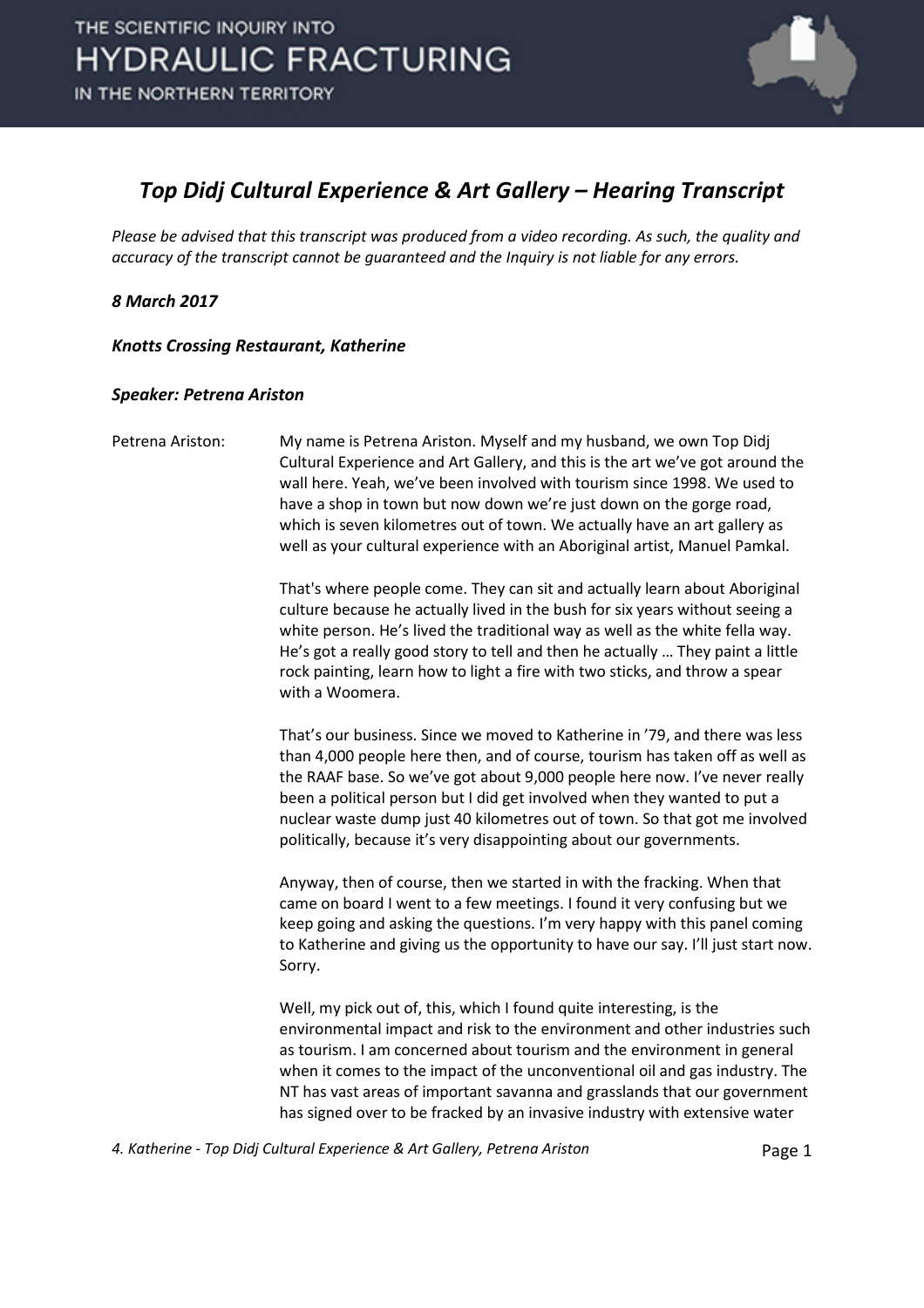IN THE NORTHERN TERRITORY

Hon. Justice



use, who are experimenting with technology, drilling through our aquifers and groundwater basins, are excluded from the NT Water Act and still unsure of what to do with the 10's of million litres of toxic produce water that each will create.

| Tourism is a large economic driver of the Northern Territory economy. It has |
|------------------------------------------------------------------------------|
| a broad impact upon the many other industry sectors and generates a          |
| significant number of jobs in the territory. We have a strong, vibrant, and  |
| multifaceted economy and a long established reputation as a unique           |
| tourism destination centered around our extraordinary natural landscapes     |
| and rich Aboriginal culture. According to Tourism NT corporate website, the  |
| combined international and domestic visitor results for the year ending June |
| 2016, increases were experienced across the top end, about 24% to 513,000    |
| holiday visitors, and central Australia up 9.2% to 432 hundred thousand      |
| holiday visitors.                                                            |

The goal of the Tourism NT vision 2020 is to grow the visitor economy to 2.2 billion by 2020, as a measure by overnight expenditure. The NT is on the track if recent growth continues. The Australian tourism industry employs nearly a million people, with 929,000 people involved directly and indirectly. This accounts for 8% of Australia's total employment. This comes from a Tourism Australia website.

Shale fracking on the other hand is an unknown industry that still has many unanswered questions surrounding it. But one thing we do know, the gas industry pays less tax than other Aussie companies. Eighty-five percent of the companies exporting gas are foreign owned so the bulk of the profits go offshore as well. Only 2% of Australian workers are employed by the whole mining industry, and I got that from the Mining in Australia Wikipedia.

Could I have a drink of water? Sorry.

- Rachel Pepper: I know you guys are quiet at the back now, but if you could please remain so just because we're all competing with the air conditioners, so it's a bit noisy. Thank you. Please continue.
- Petrena Ariston: Fracking in the NT potentially would follow the boom bust cycle and we can see what that has done to towns in the NT over the years. It could be argued that tourism is the far more sustainable industry than resource extraction, especially of a finite resource using hydraulic fracturing. I fear there is a risk that fracking would undermine the tourism industry substantially and it would take a very long time to recover and withdraw its visitor base, image, and brand.

An extensive line of oil fracking wells dotted throughout the outback could undermine the tourism brand that Tourism NT and tour companies market nationally and internationally. This would be particularly true for visitors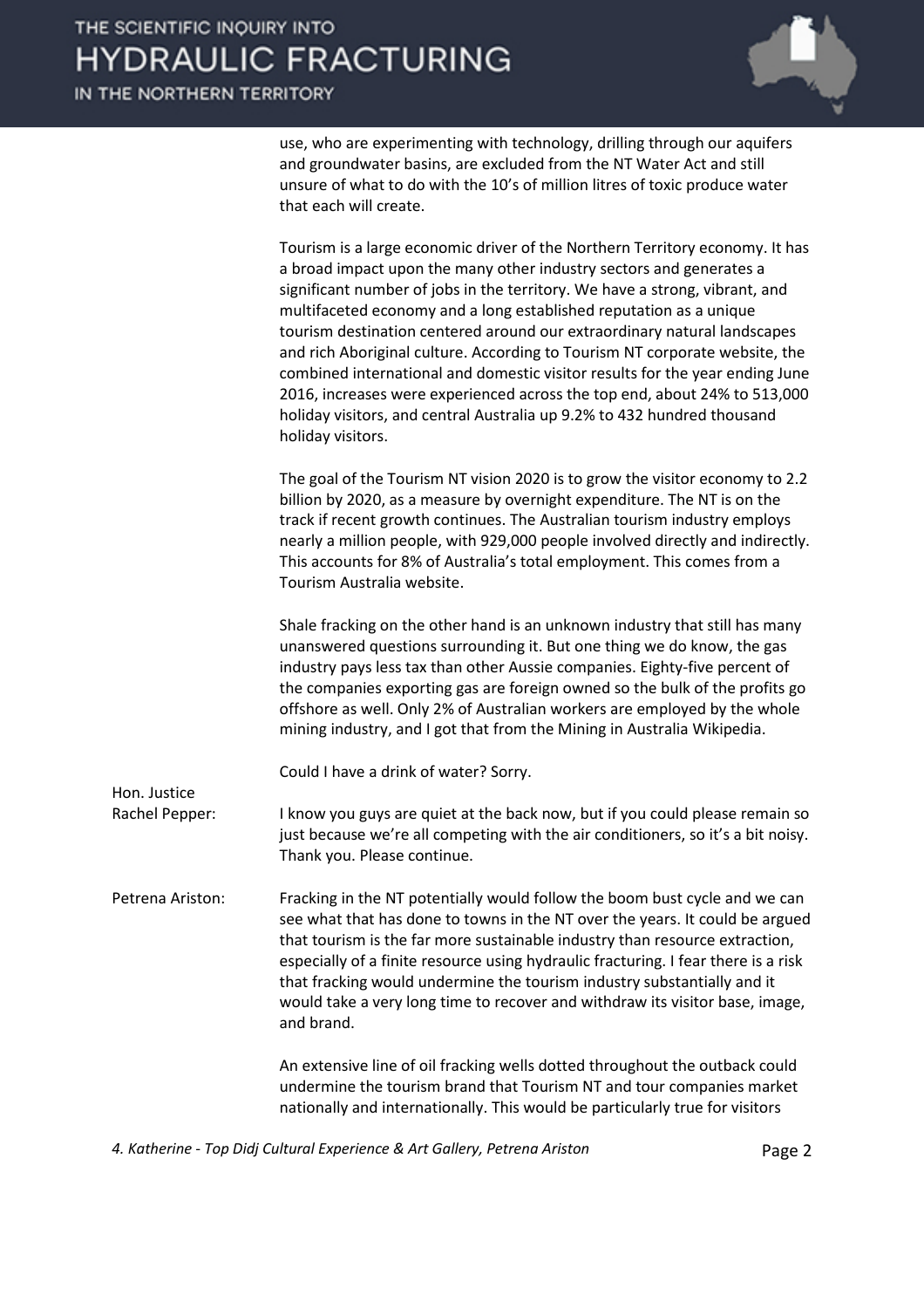

who come from regions where fracking has been banned, suspended, or has generated controversy and public criticism in some way. I know when I talk to tourists who come into my business from overseas and Australia, particularly Queensland and New South Wales, they say, "Don't let it happen." I think, as a tourist, the very presence of well-drilling sights and flares burning gas will not only disfigure the beauty of the NT and its small communities, but will definitely discourage them to come back or recommend us as a destination.

When I have gone to public consultations or read one of their glossy brochures it all sounds so simple. At first, a few well pads rise and pipelines from shale developments seem only tiny holes, and cuts and the canvas still holds. But if you look at the heavily developed landscape down the road you will see real communities turned into industrial zones and the loss of natural habitats. Our savanna landscape, known to be the most pristine in the world, would become islands fragmented by the dense web of roads, pipelines, and well pads.

They never tell the whole story. What will the NT end up looking like? Not a place that tourists would want to come to. Might not be in our lifetime, but I don't want our region to look like that in the future, and I have grandchildren living in the NT. What sort of legacy would I be leaving to them if I just stood back and let this happen? Once they get in it's done, no turning back. In my area, only Katherine town is actually protected and we are told National Parks, but they can still drill next to them.

Also, what about the ecological implications for wide ranging sensitive species? Who cares about them? That's not even considering the more extensively studied direct impacts of fracking potential ground water contamination, root degradation, and soil erosion. The reputation and constant promise of jobs and royalties has never been backed up, or the duration of them. But with tourism, we can see the long-term jobs and benefits.

Given the experience of the gas field in Queensland and in the USA, a responsible government should be in a position to carry out a cost benefit analysis for the introduction of a gas industry which accounts for the negative impacts on communities, the environment, and other industries, as well as the cost to the government in infrastructure, including ongoing maintenance. We are all aware and concerned about the legacy of environmental disasters associated with the mining industry, which demonstrates a failure of the regulatory arrangement of the Northern Territory Government to prevent such events and the eventual assumption by the government of the cost of the clean-up.

We now have contaminated water in the Katherine region from the chemicals used in firefighting farms for training at the RAAF base between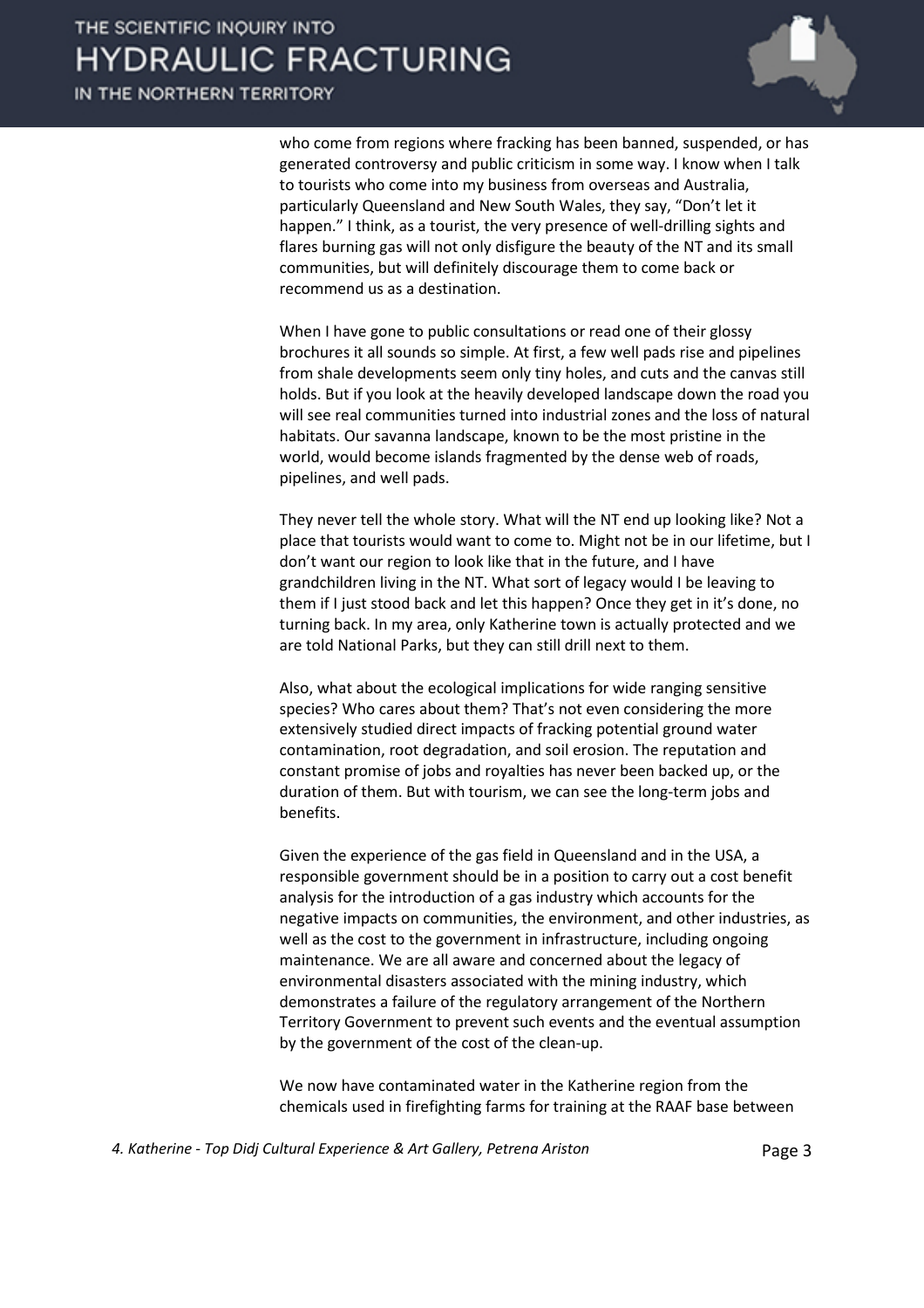

|                                | There are communities all over the world reeling from the toxic effects of<br>fracking. It is mind-boggling what is happening in America and what is taking<br>place now in Queensland. Fracking is not just ugly and intrusive. It's<br>destructive and toxic. All gas wells fail and leak eventually, which means<br>they will pollute our waterways and the air we breathe. If they contaminate<br>our aquifers what can be done to fix them? Nothing.                                                                                                 |
|--------------------------------|-----------------------------------------------------------------------------------------------------------------------------------------------------------------------------------------------------------------------------------------------------------------------------------------------------------------------------------------------------------------------------------------------------------------------------------------------------------------------------------------------------------------------------------------------------------|
|                                | I love the territory and its lifestyle and will do my utmost to protect it. Thank<br>you.                                                                                                                                                                                                                                                                                                                                                                                                                                                                 |
| Hon. Justice<br>Rachel Pepper: | Thank you very much. Are you willing to make that statement that you read<br>out available to the taskforce?                                                                                                                                                                                                                                                                                                                                                                                                                                              |
| Petrena Ariston:               | Yes, I've got it.                                                                                                                                                                                                                                                                                                                                                                                                                                                                                                                                         |
| Hon. Justice                   |                                                                                                                                                                                                                                                                                                                                                                                                                                                                                                                                                           |
| Rachel Pepper:                 | Excellent, thank you very much. That's much appreciated. I'm now going to<br>just open up your presentation. Thank you for that. That was very<br>comprehensive to questions from the panel. Yes, Ms. Coram.                                                                                                                                                                                                                                                                                                                                              |
| Ms Jane Coram:                 | Thank you Ms. Ariston. I was just wondering. You've touched on the sort of<br>image of the NT that's marketed nationally and internationally. I was just<br>wondering if you could describe a little more fully what that image is that's<br>being portrayed that you are saying will be damaged.                                                                                                                                                                                                                                                         |
| Petrena Ariston:               | Well, with the Northern Territory, I think it's one of the last bastions of just<br>where people could just go out in the bush and not see anything. They can<br>go down and they can drink from the water and they know that it's going to<br>be clean. They can up and stand on a hill and breathe in the air and not<br>cough and splatter. We get a lot of people from overseas in Europe, because<br>they come from densely population areas.                                                                                                        |
|                                | We've had Germans coming to us, and they've been to Australia, to the top<br>end, eight times. They come here. What do they come here for? Because<br>they can go out and they can just see bush and empty spaces. Well, that's<br>what they say, empty spaces. You talk to a mining person, which sometimes<br>you hear them talk on the TV, when they've been out near Alice Springs,<br>near Papunya Tula, which is a beautiful area. Like I say, it all depends on how<br>you look at it. He said, "What's the problem? All I see is rocks and sand." |
|                                | You get Europeans. People come from all over the world. They love that<br>rocks that sand and when you look at it you can see it in Aboriginal<br>paintings. For Aboriginal people, that's their life. It's not just rocks and sand.<br>It means a lot to other people, not just what's underneath the ground. So                                                                                                                                                                                                                                         |

1988 and 2004. So deep shale gas extraction, which will see more chemicals

possibly enter our water system, is a big issue in this town.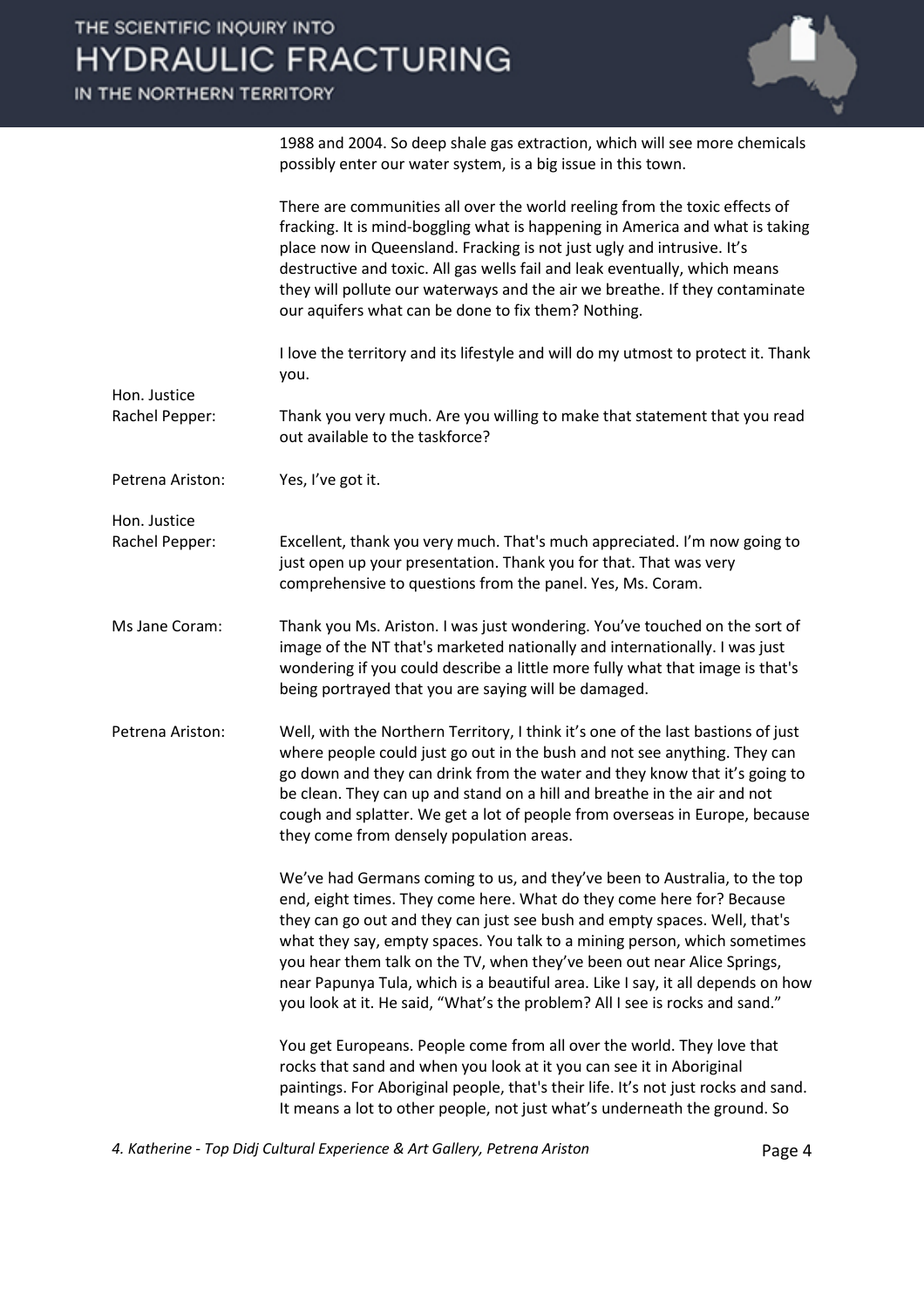# THE

IN<sub>T</sub>

| HE SCIENTIFIC INQUIRY INTO<br><b>IYDRAULIC FRACTURING</b> |                                                                                                                                                                                                                                                                                                                                                                                                                                                                                                                                                                                                             |  |
|-----------------------------------------------------------|-------------------------------------------------------------------------------------------------------------------------------------------------------------------------------------------------------------------------------------------------------------------------------------------------------------------------------------------------------------------------------------------------------------------------------------------------------------------------------------------------------------------------------------------------------------------------------------------------------------|--|
| THE NORTHERN TERRITORY                                    |                                                                                                                                                                                                                                                                                                                                                                                                                                                                                                                                                                                                             |  |
|                                                           | when you look at advertising, tourism advertising, it's all about the wide-<br>open spaces, people sitting in waterfalls being able to have that water flow<br>over them, and just be out there where there's nothing. Silence, they like<br>the silence of just crickets or birds making noises, not flares going off. This is<br>the thing with drilling, it industrialises the area, and you can hear the noise<br>from kilometres away. So that's how it would change.                                                                                                                                  |  |
| Ms Jane Coram:                                            | Thank you.                                                                                                                                                                                                                                                                                                                                                                                                                                                                                                                                                                                                  |  |
| Hon. Justice<br>Rachel Pepper:                            | Really, you're talking about the brand, the brand of the Northern Territory.                                                                                                                                                                                                                                                                                                                                                                                                                                                                                                                                |  |
| Petrena Ariston:                                          | Yes, it's the brand. It's what people come here for. I mean there's not many<br>places in the world you can go to that we can say have got this, and where<br>they can come to and it's a safe place to come to. They can come here and<br>walked around and do  Well, within reason, but that's what they want.<br>They want to come and see the natural Australia.                                                                                                                                                                                                                                        |  |
| Hon. Justice<br>Rachel Pepper:                            | Yes. Anyone else? Yes, Dr. Ritchie.                                                                                                                                                                                                                                                                                                                                                                                                                                                                                                                                                                         |  |
| Dr. David Ritchie:                                        | Just following that up, would you see if there was a prohibition on this<br>industry in National Parks that that would make a difference? In other<br>words, that particularly that the tourist industry is not usually taking people<br>onto pastoral properties, which is all Aboriginal land where this would be<br>covered. Would that cover some of your concerns?                                                                                                                                                                                                                                     |  |
| Petrena Ariston:                                          | Well, supposedly, parks are exempt from getting mined but I mean things<br>change, don't they? If they get in and the gas is there and then need to put a<br>drill somewhere, what do you think is going to happen? You know, I just<br>don't trust the governments and the companies because just what I've seen<br>what's happened in America. Like you say, yes but, they can also have a drill<br>right next to a National Park as well.                                                                                                                                                                |  |
|                                                           | It's not just a little drill down. It's all the infrastructure that goes with it. It<br>impacts on everything around it. Just the big trucks on the road, guy with<br>fluro shirts on, fly in fly out, it's just going to change the whole aspect of<br>when people fly in. It's going to industrialise the place. We do have people<br>tourists go out to cattle stations that they do have tourism events out there.<br>They'll have to make sure they had one where there was no gas fields I<br>suppose, but it will definitely; it will just change the whole atmosphere of<br>the Northern Territory. |  |
| Hon. Justice<br>Rachel Pepper:                            | Yes, Mr. Priestly.                                                                                                                                                                                                                                                                                                                                                                                                                                                                                                                                                                                          |  |
| Prof. Brian Priestly:                                     | We've had a fairly broad spectrum of opinion on the efficacy of regulation<br>on the mining industry that's been presented before the panel. I take it your<br>view of the regulatory efficiency is pretty contemptuous; that you don't                                                                                                                                                                                                                                                                                                                                                                     |  |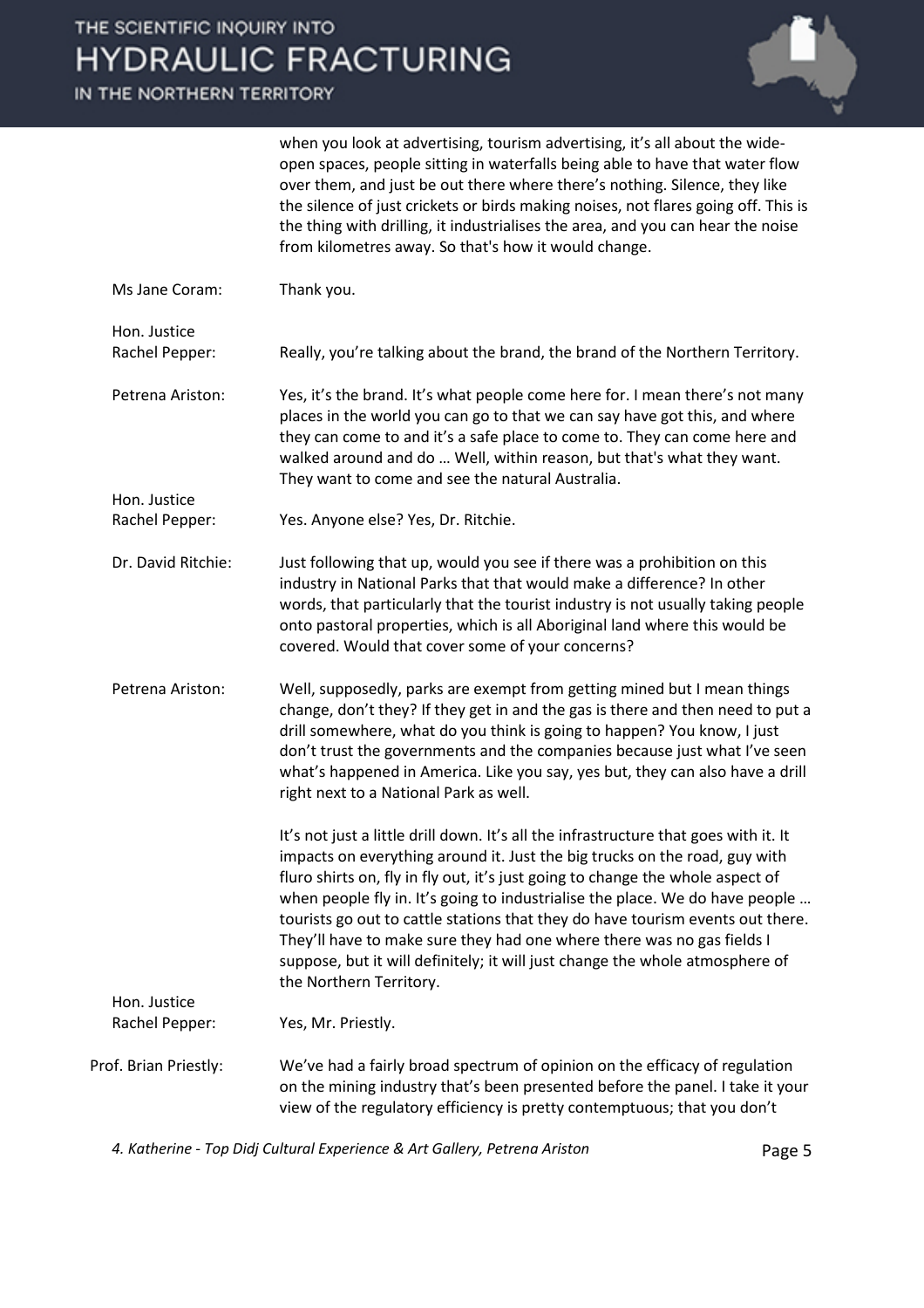#### IN THE NORTHERN TERRITORY



think it's been very effective. Can you see any circumstance under which a specific regulation of the hydraulic fracturing industry could change your opinion of that?

Petrena Ariston: Look, I'm not against progress. I mean I know we've got to do something about our energy resources but I think fracking isn't the way to go. As far as regulation, it doesn't matter what governments in, we have got a legacy now of so many mining problems. While I've read that it's over a billion dollars, but then people say it's even more than that, and also we're going to have to pay for that. They say that they haven't got the money so it's going to be left. It will be left there.

> I mean I've got grandchildren that live here. How much longer …? We've got Red Bank, where there's acid seeping into the creeks and stuff. It's going to eventually affect a lot more areas than where it is way out back. As far as regulation, okay, I've had a lot of meetings with the mining and companies and stuff. Every time they come here they tell us about the little bit of chemicals. I mean we're not stupid. They say how it's in ice cream. I don't eat ice cream anyway and I've got vinegar and bicarb under my cupboard.

> I'm just sick of how they have a little bucket and they say, "Oh, this is what we're going to put in." It's a lot. I know it's .5%, but in that concept of what they're doing it's a lot of chemicals they're putting in there, and not only those chemicals they're putting in there … And I think it's BTEX they say they won't use. That's naturally occurring in the ground, so they're putting all that poison in. Then they're interfering with the underground and uranium and all that sort of stuff is going to be coming up and it's going to be in the water.

> As far as you're saying, sorry, about regulation, I just try to think of how they can do it properly. Then they say, "Oh, the water, we're going to truck it over to …" One meeting I went to the government said they're going to truck it over to Mount Isa. It's going to be a lot of trucks and I forgot to say who is going to pay for this? Then we have drilling people come to our meetings and they say, "You know what, when you're out in the bush and it's all to do with money, they're not going to put it in the truck. They're going to go somewhere and just let it out in a creek." I mean this happens.

When you say regulation, is this going to be somebody watching them all the time? I don't have faith, I'm sorry, in how it's going to be monitored. Like you say, if this is going to be hundreds of wells, this is a lot of wastewater. It's mind-boggling. I just think if we're going to do it, it's got to be done very, very slowly because I just can't see how you can regulate it, especially not self-regulation anyway, which is what the previous government wanted to do.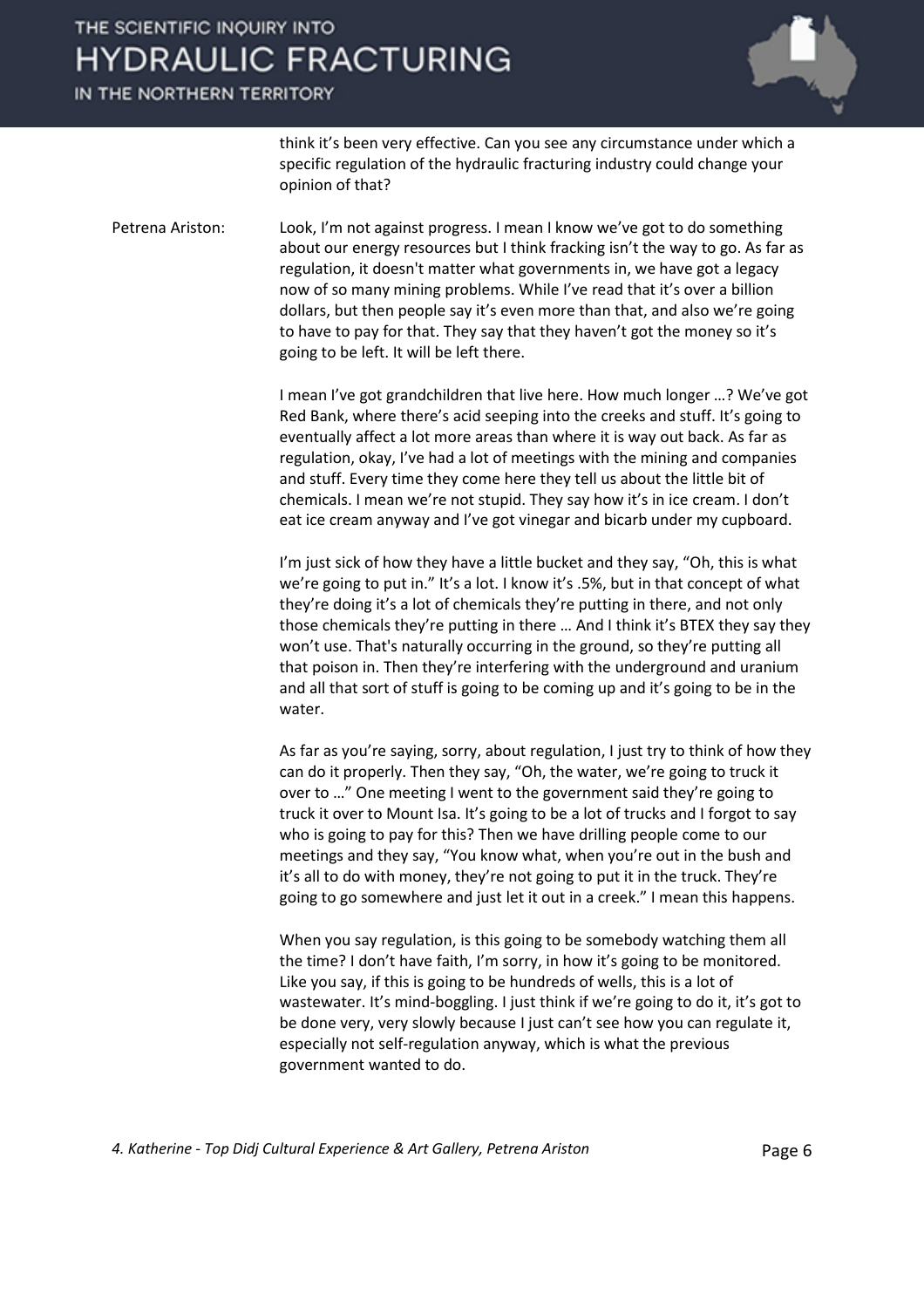IN THE NORTHERN TERRITORY

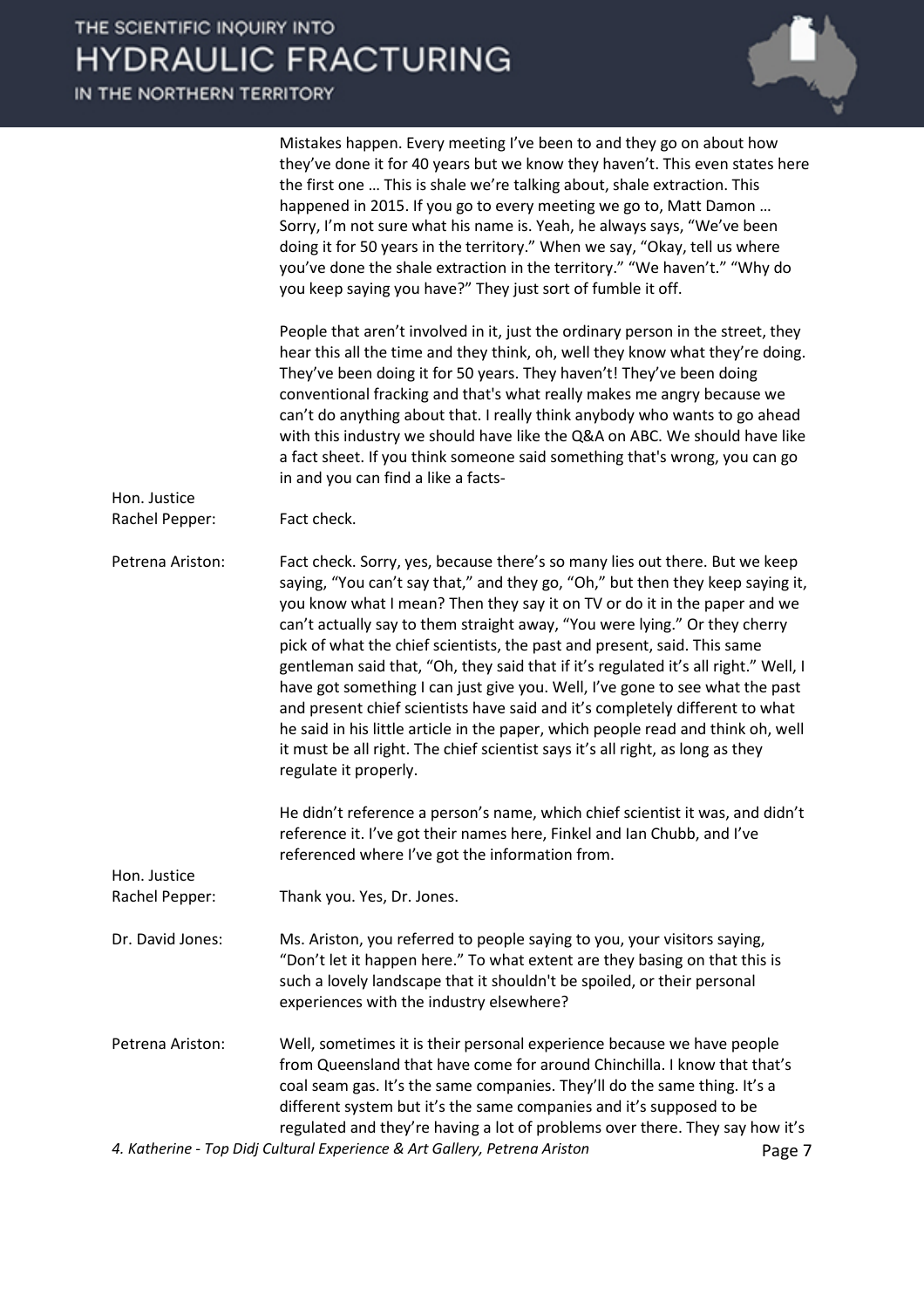IN THE NORTHERN TERRITORY



|                                | affected their area. I can't remember exactly, but they say that it's really<br>affected where they live and they love coming to the territory and then<br>don't want to see it happen here. They've seen the damage and they say,<br>"They say one thing and do another."                                                                                                                                                                                                                                                                                                                                                                 |
|--------------------------------|--------------------------------------------------------------------------------------------------------------------------------------------------------------------------------------------------------------------------------------------------------------------------------------------------------------------------------------------------------------------------------------------------------------------------------------------------------------------------------------------------------------------------------------------------------------------------------------------------------------------------------------------|
| Dr. David Jones:               | Have you had any people, say, from the US, from the shale areas there<br>comment to you?                                                                                                                                                                                                                                                                                                                                                                                                                                                                                                                                                   |
| Petrena Ariston:               | We've had John Fenton come over. John Fenton came over and gave a talk<br>and I was quite open-minded about just going there and just listen to what<br>he said. It's just devastating what's happened to him and he's not making<br>any money out of it. He just come to tell people this is what will happen.<br>They say one thing and then the other thing happens.                                                                                                                                                                                                                                                                    |
| Hon. Justice<br>Rachel Pepper: | Sorry, who is John Fenton? I've not heard that name before.                                                                                                                                                                                                                                                                                                                                                                                                                                                                                                                                                                                |
|                                |                                                                                                                                                                                                                                                                                                                                                                                                                                                                                                                                                                                                                                            |
| Petrena Ariston:               | Sorry?                                                                                                                                                                                                                                                                                                                                                                                                                                                                                                                                                                                                                                     |
| Hon. Justice<br>Rachel Pepper: | Who is John Fenton? I have not heard that name before. Is he a scientist or<br>is he a farmer or ?                                                                                                                                                                                                                                                                                                                                                                                                                                                                                                                                         |
| Petrena Ariston:               | I think I could be quite wrong here. I'm a bit nervous, but I think it's Dakota.                                                                                                                                                                                                                                                                                                                                                                                                                                                                                                                                                           |
| Hon. Justice<br>Rachel Pepper: | North Dakota?                                                                                                                                                                                                                                                                                                                                                                                                                                                                                                                                                                                                                              |
| Petrena Ariston:               | Wyoming, sorry. He has got a property there. He has cattle. Over there it's<br>everywhere. He said, "Oh, well, I think we should be able to work together,"<br>and of course that hasn't happened. He's lost a lot of his land and he's got<br>sick. He's losing his hair. All that sort of stuff happened and they've<br>destroyed his water. He has to get water brought in to his property now.<br>The people next door to him actually left. Because they put filters on their<br>water and it was just so black and just undrinkable that they couldn't use it<br>anymore. They actually  They pay them out over there to keep quiet. |
| Hon. Justice<br>Rachel Pepper: | Dr. Beck.                                                                                                                                                                                                                                                                                                                                                                                                                                                                                                                                                                                                                                  |
| Dr. Vaughan Beck:              | You have very clearly articulated your concerns with industry and<br>government. I'm wondering if we could imagine an ideal world where there<br>was free and open disclosure and an independent regulation, and there<br>would be disclosures on what chemicals were going to be used, what leaks,<br>what accidents occurred, how they were remediated. There was a much<br>more informed and open system. Would that persuade you otherwise or<br>would you still continue to have your reservations that you've clearly<br>identified?                                                                                                 |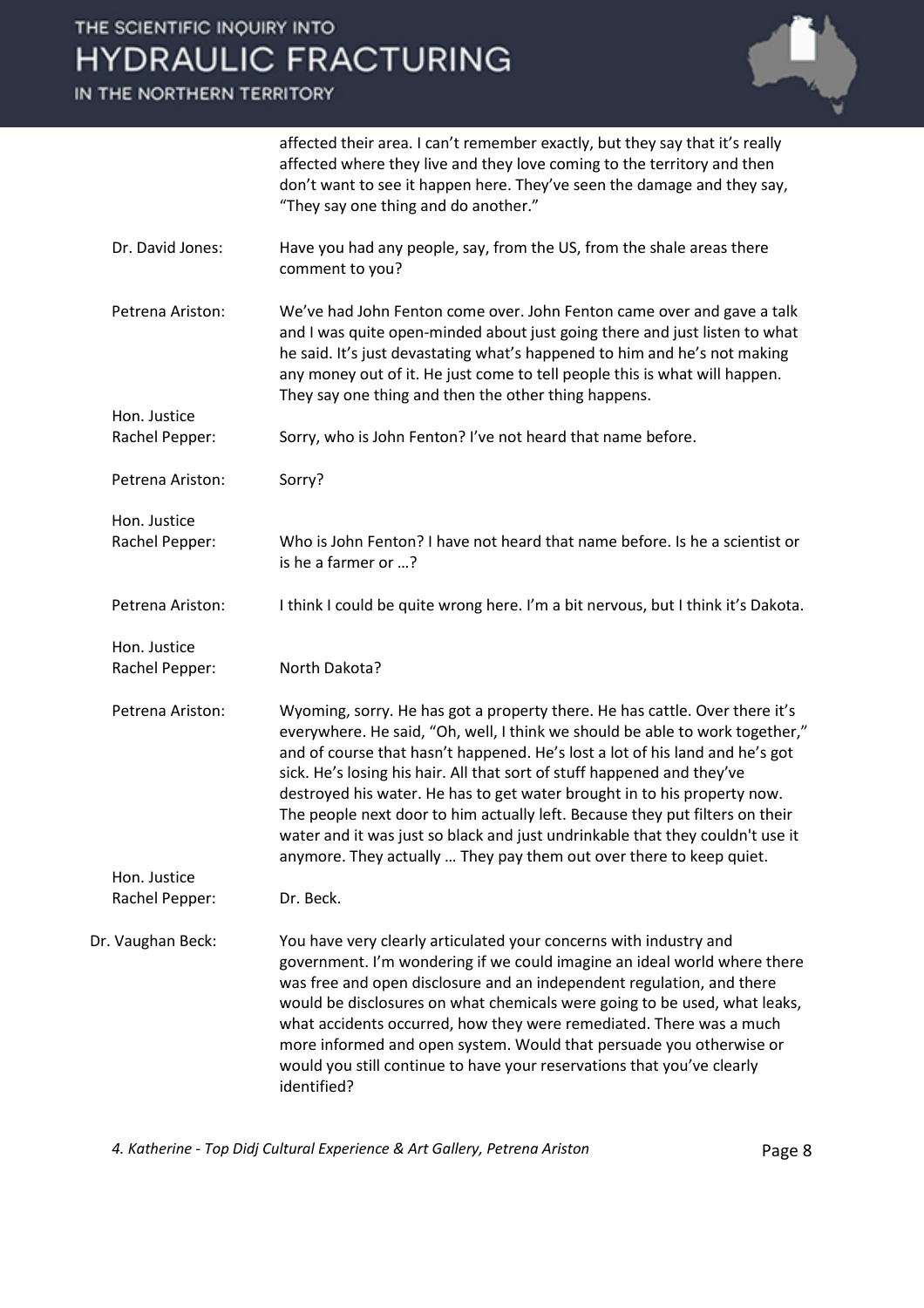#### IN THE NORTHERN TERRITORY



like putting in regulations, and then if a mistake happens … So you're saying if they can clean it up. What if they can't clean it up? This is the question I just keep asking all the gas people that we talk to. If you contaminate an aquifer how can you fix it up? They never answer because they can't. That's the one thing that once your aquifer is gone, it's gone. Water is going to be the next gold they say, and they can use water without any regulation or anything. It's the amount of water that they use … I just cannot see it working. It would be nice if it could but, sorry, I don't think it will work. Dr. Vaughan Beck: Thank you. Hon. Justice Rachel Pepper: Yes. Dr. Alan Andersen: Ms. Ariston, I'd like to ask you a question about your concern about how the industry will affect the landscape from a tourist's perspective, and the importance of the iconic outback wilderness values in the Northern Territory. The question is in the broader context of the national push for northern development that we all know about. Gas development is one of the potential developments but there are others, like irrigated agriculture. I just wanted to hear your views on how potential gas development would compare with other potential developments, like irrigated agriculture, from a tourism experience perspective. Petrena Ariston: I think, if done properly too, irrigated agriculture is not as invasive. Also, I wonder how they're going to work together because we have … Up in the territory I mean I do like the way it is but I know you've got to develop the north, but I think developing it in a sustainable way. That's how we have to go and I don't think gas extraction is that way. We should be maybe developing … I know renewables it's got a long way to go, but let's start working with that. When we have to change the structure of the way we get our energy, so maybe that's one way that the territory could develop in the north, sort of work in that sort of area with renewables. The agricultural side of it, I don't think would have too much of an effect on tourism, with the areas that it is. Like I said, it's just not as invasive. You've got your areas where they can do the agriculture, but with this mining it's sort of going to be dotted all over the place and it's going to get bigger and bigger. They always show people one little well. This is going to be massive if they do the wells that they're going to do. It's going to be more invasive than agriculture, I think.